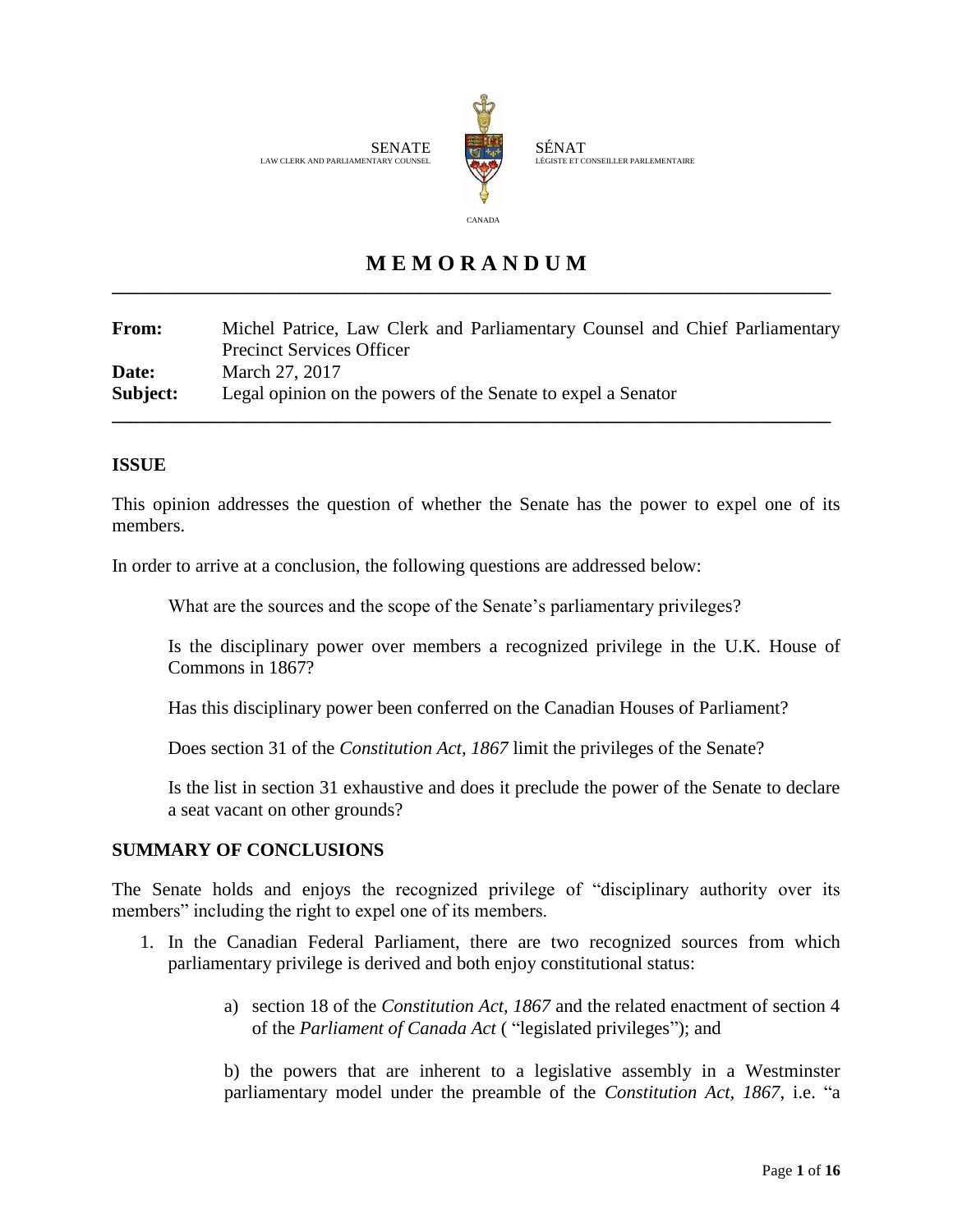Constitution similar in Principle to that of the United Kingdom" ("inherent privileges)", which are required to be established under the "necessity test".

- 2. By virtue of section 18 of the *Constitution Act, 1867* and section 4 of the *Parliament of Canada Act,* the Senate (and the House of Commons) holds and enjoys the same privileges, immunities and powers as the U.K. House of Commons.
- 3. The power to reprimand and expel one of its members (as part of the "disciplinary authority over members") was a recognized privilege in the U.K. House of Commons in 1867 and has been exercised for centuries. The Canadian House of Commons has expelled four members<sup>1</sup> pursuant to this privilege. The Senate has never used its power to expel.
- 4. The recognized privilege to expel a member is generally characterized as disciplinary or remedial in relation to the conduct of a member. A decision of this nature by the Senate requires a simple majority.
- 5. Seats have been declared vacant in the past by application of subsection 31(1) of the *Constitution Act, 1867* for non-attendance for two consecutive sessions. It is wellestablished in law that the Senate has the exclusive jurisdiction to decide whether the seat of a Senator should be declared vacant.
- 6. A court's review of Senate action is limited to establishing the existence and scope of a privilege; once established, the court cannot extend its review to the exercise of the privilege.
- 7. The Senate considered whether it had the power to expel in the case of former Senator Thompson in 1998, but made no final determination.
- 8. Section 31 of the *Constitution Act, 1867* is a constitutional edict that dictates those situations <sup>2</sup> where a seat must be declared vacant when a Senator no longer meets the qualification requirements. It is not, however, an exhaustive list of circumstances where a seat can be declared vacant by the Senate.
- 9. The power to expel is separate and distinct from the purpose of section 31 of the *Constitution Act*, *1867* both in its legal source and its characteristics.

l

<sup>1</sup> O'Brien and Bosc, *House of Commons Procedure and Practice*, 2nd edition, 2009, at page 246: "Since Confederation, there have been four cases where Members of the House of Commons were expelled for having committed serious offences. Three cases involved criminal convictions: Louis Riel (Provencher) was expelled twice, in 1874 and in 1875, for being a fugitive from justice; and Fred Rose (Cartier) was expelled in 1947 after having been found guilty of conspiracy under the *Official Secrets Act*. In 1891, Thomas McGreevy (Quebec West) was expelled after having been found guilty of contempt of the authority of the House.".

<sup>&</sup>lt;sup>2</sup> For example: failure to attend for two consecutive sessions, being adjudged bankrupt or insolvent, or ceasing to be qualified in respect or property or residence.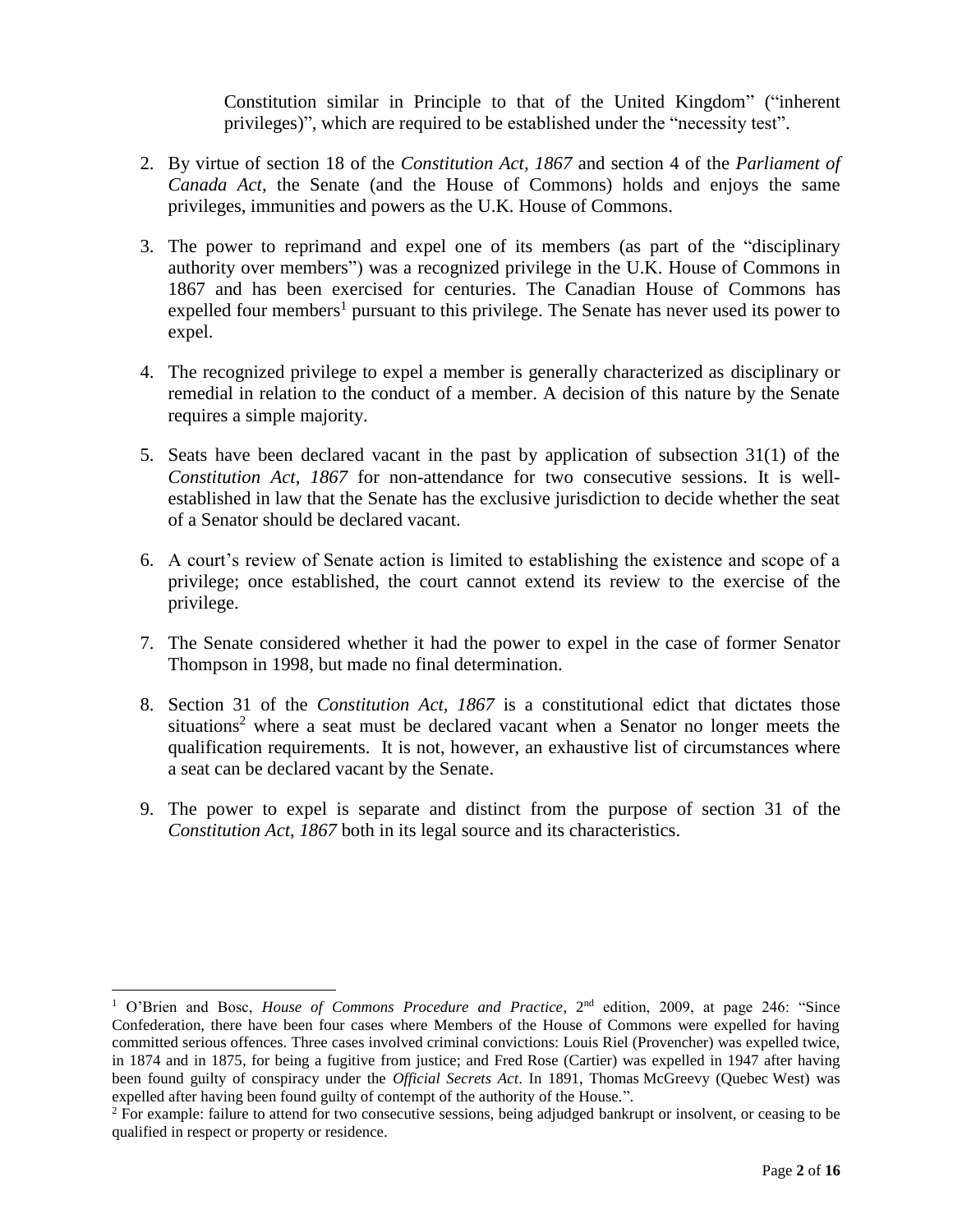## **BACKGROUND**

As a result of an *Inquiry Report* ("Report") by the Senate Ethics Officer under the *Ethics and Conflict of Interest Code for Senators* ("Code") concerning Senator Don Meredith, questions have arisen on whether the Senate has the right to expel one of its members as an exercise of its disciplinary power.

While I am cognizant of the Report, this opinion is not meant to address the particulars of it or to address whether, in light of the breach of the Code, expulsion would be an appropriate sanction or remedy. The responsibility rests with the Standing Committee on Ethics and Conflict of Interest for Senators to recommend appropriate remedial measures or sanctions and with the Senate to ultimately decide.

This question is not only an issue of constitutional law but also one of parliamentary law. The Senate is the appropriate body to make a final determination on this matter as it has the exclusive authority over matters concerning its proceedings, the exercise of its parliamentary privilege and the qualifications of its members in accordance with the Constitution, the established privileges in the U.K., the jurisprudence and the parliamentary and legal authorities.

#### *Precedents*

l

No Senator has ever been expelled since Confederation. Since 1867, seats have been declared vacant only for failing to give attendance for two consecutive sessions<sup>3</sup> as provided for under subsection 31(1) of the *Constitution Act, 1867*. None of the other grounds for disqualification provided in section 31 have led to a seat being declared vacant by the Senate. Most of the vacancies for failure to attend occurred in the first 30 years after Confederation. The *Journals of the Senate* record nine such cases between 1876 and 1915. 4

The question of whether the Senate has the power to expel one of its members was considered in 1998 with respect to former Senator Andrew Thompson's poor attendance and his failure to comply with an order of the Senate to appear before the Standing Committee on Privileges, Standing Rules and Orders. That Committee was given an Order of Reference by the Senate on February 12, 1998 to, among other things, "…obtain further advice of legal counsel in the matter of the power of the Senate to expel, suspend or otherwise deprive Senator Thompson of his seat in the Senate". Two legal counsel provided their opinion to the Committee on the power to expel: Neil Finklestein, who was of the view that the Senate did not have the power to expel Senator Thompson, and Joseph Maingot who held the opposite opinion and opined that the Senate possessed the power of expulsion. On February 19, 1998, the Senate adopted the recommendation of the Committee to suspend Senator Thompson for the remainder of the session as he was found to be in contempt. Senator Thompson resigned on March 23, 1998.

The other occasion where, to my knowledge, the "power to expel" was raised was in the context of the Beauharnois scandal in 1931-32. On February 11, 1932, a Special Committee was established to look into the circumstances of the scandal. Senator McDougald, whose conduct

<sup>3</sup> W.F. Dawson in his article *Resignation and Removal of Canadian Senators* published in *The Parliamentarian* (January 1975, vol. LVI, No. 1, pp.12-20.) mentions cases of Senators whose seats were declared vacant for failure to attend two consecutive sessions.

<sup>4</sup> Two Senators had their seats declared vacant following the special five-day war emergency session in 1915 for having missed the prior session.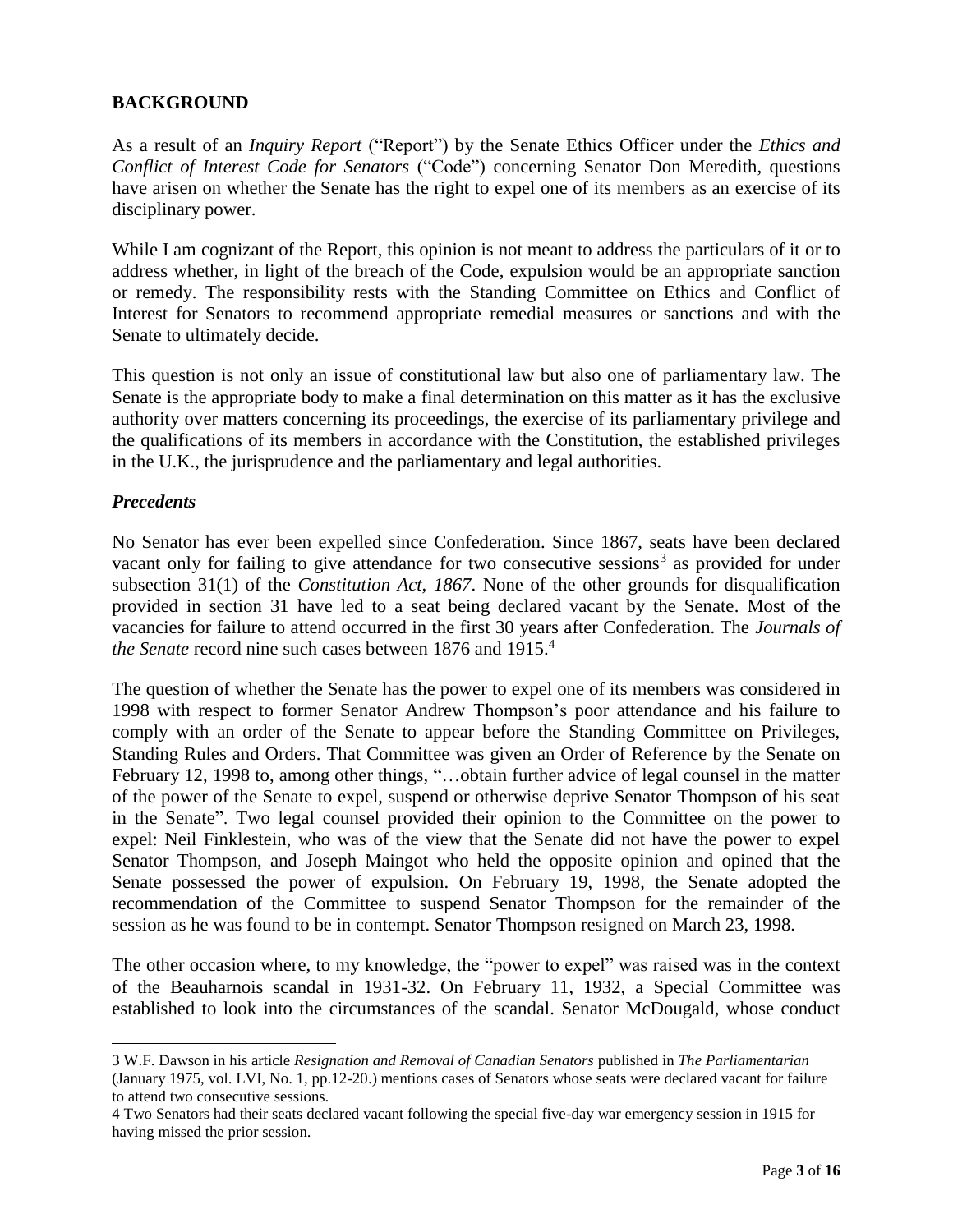was under review, and his counsel argued that the Senate had no legal right to expel. Nonetheless, the Special Committee reported, among other things, "…that Senator McDougald's actions were not fitting or consistent with his duties and standing as a Senator."<sup>5</sup> After the adoption of the Report by the Senate, and facing the possibility of a motion of censure, Senator McDougald resigned his seat.

### **DISCUSSION**

Before addressing the question of whether the Senate can expel one of its members as an exercise of its privilege, it is beneficial to establish the source and foundations of parliamentary privilege.

#### *Parliamentary Privilege*

The general and public law of Canada includes parliamentary privilege, which consists of the privileges, immunities and powers held, enjoyed and exercised by each House of Parliament and their respective members. Parliamentary privilege is one of the features that supports the constitutional separation of powers.

Parliamentary privilege enables the Senate, its committees and Senators to perform their constitutional functions—that is, deliberate, legislate and hold the government to account without interference from the executive and the courts. It has been described by *Erskine May* as follows:

Parliamentary privilege is the sum of the peculiar rights enjoyed by each House collectively as a constituent of the High Court of Parliament, and by members of each House individually, without which they could not discharge their functions, and which exceed those possessed by other bodies or individuals. Thus privilege, though part of the law of the land, is to a certain extent an exemption from the ordinary law.<sup>6</sup>

In the federal context, there are two recognized sources of parliamentary privilege, both of which enjoy constitutional status<sup>7</sup>:

- 1) The *Constitution Act, 1867*<sup>8</sup> and the related enactment of section 4 of the *Parliament of*  Canada Act<sup>9</sup> ("legislated privileges").
- 2) The powers that are inherent to a legislative assembly in a Westminster parliamentary model under the preamble of the *Constitution Act, 1867* i.e. "a Constitution similar in Principle to that of the United Kingdom" ("inherent privileges"). These inherent privileges must be established under the "necessity test"<sup>10</sup>.

<sup>&</sup>lt;sup>5</sup> Journals of the Senate, 3<sup>rd</sup> session of the 17<sup>th</sup> Parliament, April 22<sup>nd</sup>, 1932, p.187.

<sup>&</sup>lt;sup>6</sup> Erskine May, *Parliamentary Practice* (20<sup>th</sup> ed.) at p. 70.

<sup>7</sup> *Canada (House of Commons) v. Vaid* 2005 SCC 30, para 33-36.

<sup>8</sup> *Constitution Act, 1867*, s. 18.

<sup>9</sup> *Parliament of Canada Act,* R.S.C. 1985, c. P-1, s. 5.

<sup>&</sup>lt;sup>10</sup> *Vaid* at paragraph 46: "In order to sustain a claim of parliamentary privilege, the assembly or member seeking its immunity must show that the sphere of activity for which privilege is claimed is so closely and directly connected with the fulfilment by the assembly or its members of their functions as a legislative and deliberative body, including the assembly's work in holding the government to account, that outside interference would undermine the level of autonomy required to enable the assembly and its members to do their work with dignity and efficiency.".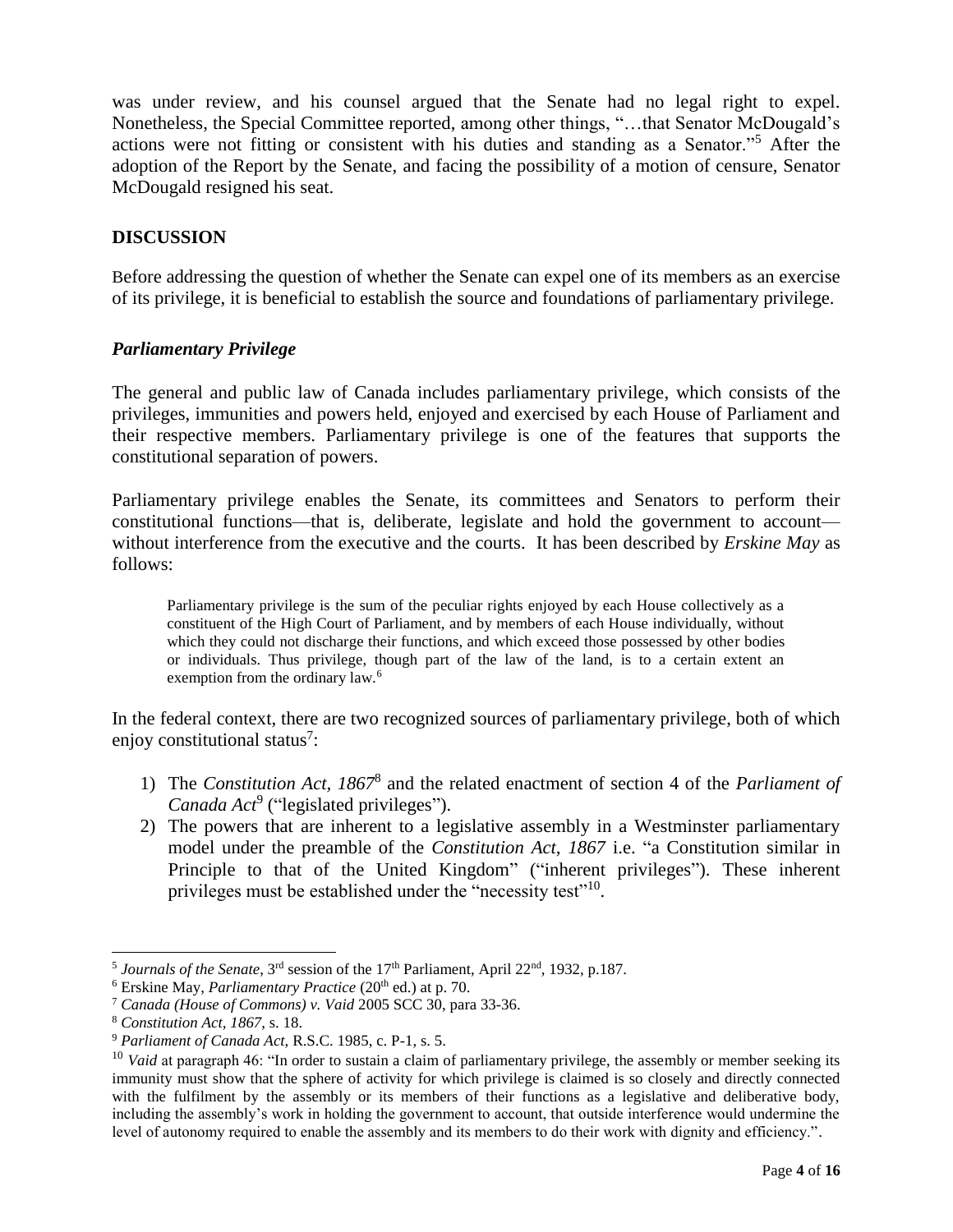In *Canada (House of Commons)* v. Vaid<sup>11</sup>, the seminal decision from the Supreme Court of Canada on parliamentary privilege, Justice Binnie affirmed various propositions that had been recognized in law and by parliamentary authorities. Of relevance to the subject of this opinion are the following:

For present purposes, it is sufficient to state a number of propositions that are now accepted both by the courts and by the parliamentary experts.

… 2. Parliamentary privilege in the Canadian context is the sum of the privileges, immunities and powers enjoyed by the Senate, the House of Commons and provincial legislative assemblies, and by each member individually, without which they could not discharge their functions (*Beauchesne's Rules & Forms*, at p. 11; *Erskine May*, at p. 75; *New Brunswick Broadcasting*, at p. 380).

… 3. Parliamentary privilege does not create a gap in the general public law of Canada but is an important part of it, inherited from the Parliament at Westminster by virtue of the preamble to the Constitution Act, 1867 and in the case of the Canadian Parliament, through s. 18 of the same Act (*New Brunswick Broadcasting*, at pp. 374-78; *Telezone Inc. v. Canada (Attorney General)* (2004), 69 O.R. (3d) 161 (C.A.), at p. 165; and *Samson Indian Nation and Band v. Canada*, [2004] 1 F.C.R. 556, 2003 FC 975).

9. Proof of necessity is required only to establish the existence and scope of a category of privilege. Once the category (or sphere of activity) is established, it is for Parliament, not the courts, to determine whether in a particular case the exercise of the privilege is necessary or appropriate. In other words, within categories of privilege, Parliament is the judge of the occasion and manner of its exercise and such exercise is not reviewable by the courts: "Each specific instance of the exercise of a privilege need not be shown to be necessary" (*New Brunswick Broadcasting*, at p. 343 (emphasis added in the original)).

See also *Ontario (Speaker of the Legislative Assembly) v. Ontario (Human Rights Commission)* (2001), 54 O.R. (3d) 595 (C.A.); *Samson Indian Nation and Band*, at para. 13; *Martin v. Ontario*, [2004] O.J. No. 2247 (QL) (S.C.J.), at para. 13; *R. v. Richards; Ex parte Fitzpatrick and Browne* (1955), 92 C.L.R. 157 (Austl. H.C.), at p. 162; *Egan v. Willis* (1998), 158 A.L.R. 527 (H.C.); and *Huata v. Prebble*, [2004] 3 NZLR 359, [2004] NZCA 147.

10. "Categories" include freedom of speech (*Stopforth v. Goyer* (1979), 23 O.R. (2d) 696 (C.A.), at p. 700; *Re Clark and Attorney-General of Canada* (1977), 17 O.R. (2d) 593 (H.C.); U.K. *Bill of Rights* of 1689, art. 9; *Prebble v. Television New Zealand Ltd.*, [1995] 1 A.C. 321 (P.C.); *Hamilton v. Al Fayed*, [2000] 2 All E.R. 224 (H.L.)); control by the Houses of Parliament over "debates or proceedings in Parliament" (as guaranteed by the *Bill of Rights* of 1689) including day-to-day procedure in the House, for example the practice of the Ontario legislature to start the day's sitting with the Lord's Prayer (*Ontario (Speaker of the Legislative Assembly)*, at para. 23); the power to exclude strangers from proceedings *(New Brunswick Broadcasting; Zündel v. Boudria* (1999), 46 O.R. (3d) 410 (C.A.), at para. 16; *R. v. Behrens*, [2004] O.J. No. 5135 (QL), 2004 ONCJ 327); **disciplinary authority over members** (*Harvey*; see also *Tafler v. British Columbia (Commissioner of Conflict of Interest)* (1998), 161 D.L.R. (4th) 511 (B.C.C.A.), at paras. 15-18; *Morin v. Crawford* (1999), 29 C.P.C. (4th) 362 (N.W.T.S.C.)); and non-members who interfere with the discharge of parliamentary duties (*Payson v. Hubert* (1904), 34 S.C.R. 400, at p. 413; *Behrens*), including immunity of members from subpoenas during a parliamentary session (*Telezone; Ainsworth Lumber Co. v. Canada (Attorney General)* (2003), 226 D.L.R. (4th) 93, 2003 BCCA 239; *Samson Indian Nation and Band*). Such

l

…

<sup>11</sup> *Canada (House of Commons) v. Vaid* [2005] SCC 30 at para. 29.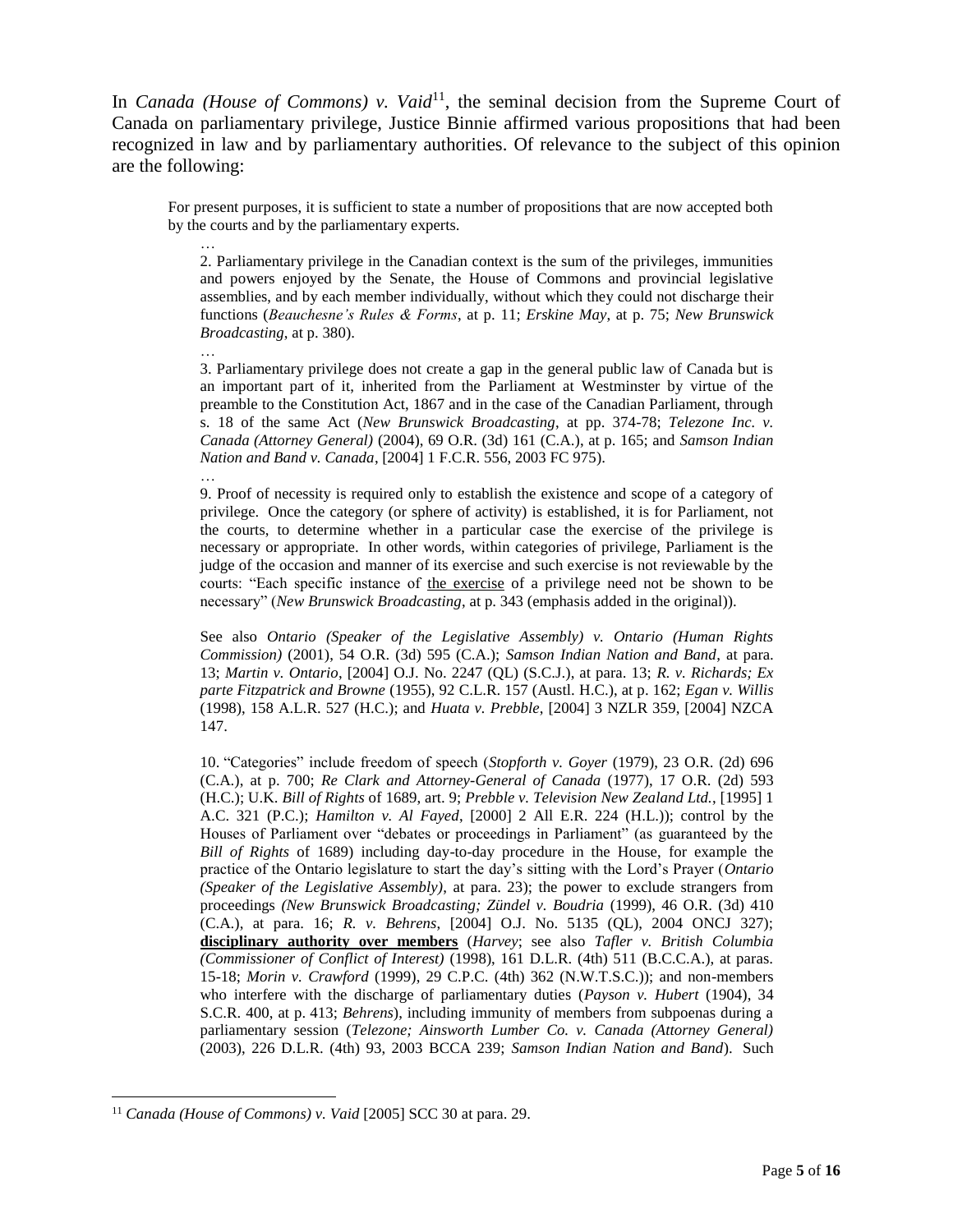general categories have historically been considered to be justified by the exigencies of parliamentary work. [*emphasis added*]

12. Courts are apt to look more closely at cases in which claims to privilege have an impact on persons outside the legislative assembly than at those which involve matters entirely internal to the legislature (*New Brunswick Broadcasting*, at p. 350; *Bear v. State of South Australia* (1981), 48 S.A.I.R. 604 (Indus. Ct.); *Thompson v. McLean* (1998), 37 C.C.E.L. (2d) 170 (Ont. Ct. (Gen. Div.)), at para. 21; *Stockdale v. Hansard*, at p. 1192).

#### *Legislated Privileges (Section 18 of the Constitution Act, 1867)*

…

l

When the U.K. Imperial Parliament enacted the *British North America Act, 1867* (as it was called then), it expressly conferred on the Canadian federal Parliament the power to enact privileges for the Senate and the House of Commons in section 18 of the *Constitution Act, 1867* (as amended in 1875):

**18.** The privileges, immunities, and powers to be held, enjoyed, and exercised by the Senate and by the House of Commons, and by the members thereof respectively, shall be such as are from time to time defined by Act of the Parliament of Canada, but so that any Act of the Parliament of Canada defining such privileges, immunities, and powers shall not confer any privileges, immunities, or powers exceeding those at the passing of such Act held, enjoyed, and exercised by the Commons House of Parliament of the United Kingdom of Great Britain and Ireland, and by the members thereof.

In turn, the Canadian Parliament, through the enactment of section 4 of the *Parliament of Canada Act*, made a general claim to all privileges, immunities, and powers enjoyed by the U.K. House of Commons and its members. Since parliamentary privilege is rooted in the Constitution, parliamentary privilege has constitutional status equal to the other parts of the Canadian Constitution, including the *Canadian Charter of Rights and Freedoms*<sup>12</sup>. Section 4 of the *Parliament of Canada Act* provides:

**4.** The Senate and the House of Commons, respectively, and the members thereof hold, enjoy and exercise

- **(a)** such and the like privileges, immunities and powers as, at the time of the passing of the *[Constitution Act, 1867](http://laws-lois.justice.gc.ca/eng/Const/)*, were held, enjoyed and exercised by the Commons House of Parliament of the United Kingdom and by the members thereof, in so far as is consistent with that Act; and
- **(b)** such privileges, immunities and powers as are defined by Act of the Parliament of Canada, not exceeding those, at the time of the passing of the Act, held, enjoyed and exercised by the Commons House of Parliament of the United Kingdom and by the members thereof.

Since Parliament claimed all privileges – as permitted under the *Constitution Act, 1867* – and did not enumerate specific privileges or categories of privileges, an examination of the existing

<sup>12</sup> *Vaid*, para 33 : "In *[New Brunswick Broadcasting](http://ecarswell.westlaw.com/Find/Default.wl?rs=WLCA1.0&vr=2.0&DB=6407&FindType=Y&SerialNum=1993382149)*, Lamer C.J., writing separate concurring reasons, considered that such "legislated privilege" would lack the constitutional status of "inherent" privilege, and its exercise would be subject to *Charter* review (p. 364). His reasoning was that s. 32(1) of the *Charter* itself provides that "[t]his *Charter* applies ... to the Parliament and government of Canada in respect of all matters within the authority of Parliament". As s. 18 of the *Constitution Act, 1867* places privilege within the authority of Parliament, therefore legislation affecting privilege, as any other legislation, will be subject to *Charter* review. However, the logic of the separate judgments written by McLachlin J. and La Forest J. **point away from such a conclusion**, their view was accepted as correct by a majority of the Court, and the point must now be taken as settled. [*Emphasis added*].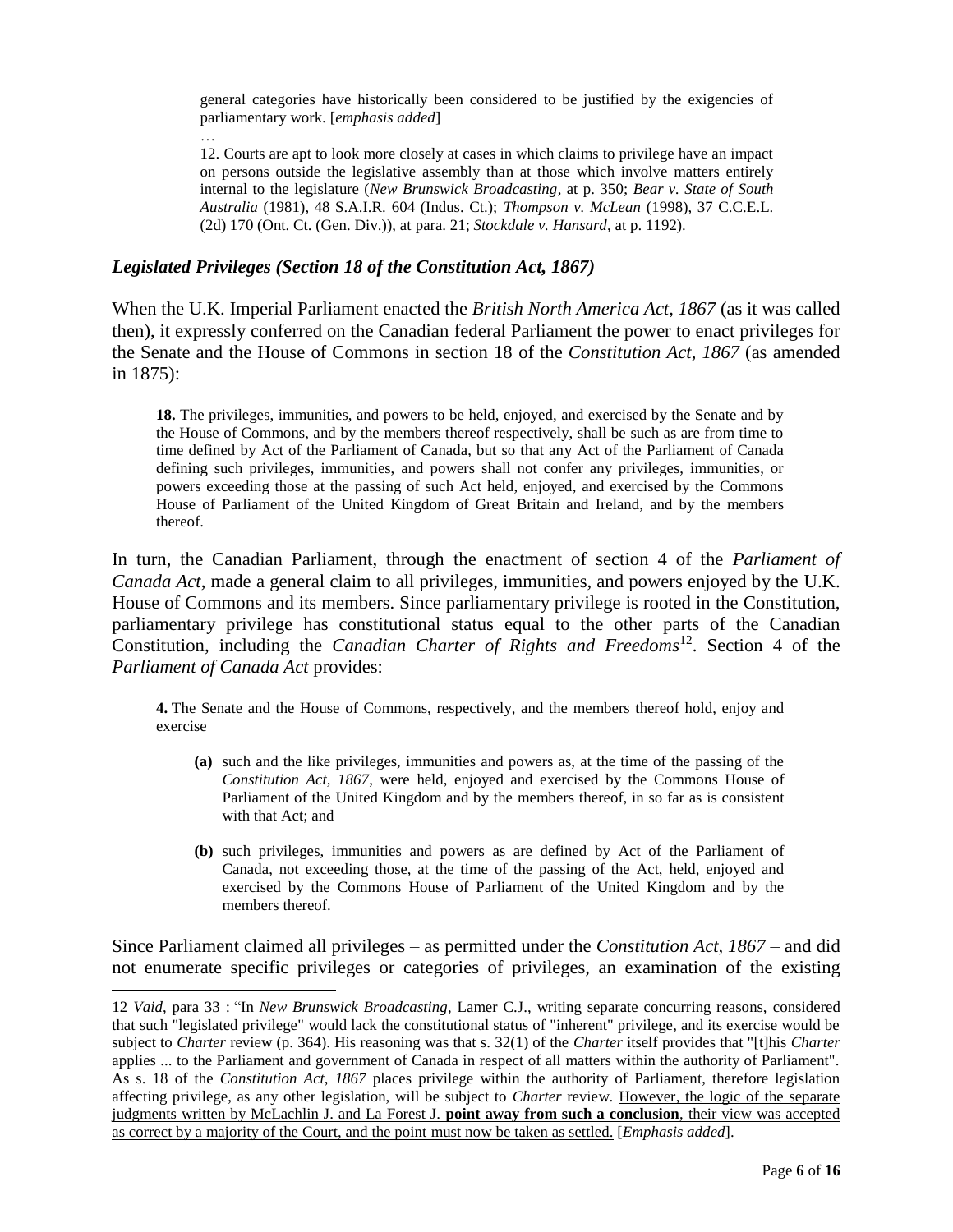privileges of the U.K. House of Commons at the time of Confederation is required to establish the existence of a privilege in the Canadian context. Binnie J. stated at paragraphs 36-37 of *Vaid*:

The main body of the privileges of our Parliament are therefore "legislated privileges", and according to s. 4 of the *Parliament of Canada Act* must be ascertained by reference to the law and customs of the U.K. House of Commons which are themselves composed of both legislated (including the Bill of Rights of 1689) and inherent privileges. ….

Nevertheless, the framers of the *[Constitution Act, 1867](https://zoupio.lexum.com/calegis/30---31-vict-c-3-en)* thought it right to use Westminster as the benchmark for parliamentary privilege in Canada, and if the existence and scope of a privilege at Westminster is authoritatively established (either by British or Canadian precedent), it ought to be accepted by a Canadian court without the need for further inquiry into its necessity. This result contrasts with the situation in the provinces where legislated privilege, without any underpinning similar to s. [18](https://zoupio.lexum.com/calegis/30---31-vict-c-3-en#!fragment/sec18) of the *[Constitution Act, 1867](https://zoupio.lexum.com/calegis/30---31-vict-c-3-en)*, would likely have to meet the necessity test (Harvey, at para. 73). [*Emphasis added*]

## *Power to Expel as a Recognized Privilege of the U.K. House of Commons*

The power to discipline its members – up to and including expulsion – in order to maintain the authority and dignity of Parliament is clearly one enjoyed by the U.K. House of Commons and is recognized by parliamentary authorities and courts. The long history of the U.K. House of Commons provides many examples. Members have been expelled for having been found guilty of offences such as fraud, perjury, corruption, or for being guilty of contempt, libel, or other offences against the House.<sup>13</sup>

In Erskine May's *Parliamentary Practice*, the power is characterized as follows:

The purpose of expulsion is not so much disciplinary as remedial, not so much to punish Members as to rid the House of persons who are unfit for membership. It may justly be regarded as an example of the House's power to regulate its own constitution. But it is more convenient to treat it among the methods of punishment at the disposal of the House.<sup>14</sup>

Further, the background paper entitled *Disciplinary and Penal Powers of the House<sup>15</sup>* produced in 2012 by the House of Commons Information Office, outlines the U.K. House of Commons' power to expel:

The right of House of Commons to discipline offenders has been established by precedent and accepted by the courts. The Commons' power to commit offenders was exercised frequently until the end of the nineteenth century and repeatedly recognised by the courts. The Commons' ultimate power of discipline over one of its own Members is expulsion, thereby creating a vacancy and subsequent by-election in that Member's constituency. This power has not been exercised for decades.

And on page 5 of that same background paper:

l

There have been three instances in the twentieth century of expulsion:

<sup>&</sup>lt;sup>13</sup> See p. 139-140 of the 20th edition of Erskine May (footnotes 12 to 20 and 1 to 3). It provides numerous examples of expulsions, ranging from the late Tudor or early Stuart era to the twentieth century.

<sup>14</sup> Erskine May's, *Parliamentary Practice*, 20th edition, p. 139.

<sup>15</sup> [http://researchbriefings.files.parliament.uk/documents/SN06487/SN06487.pdf,](http://researchbriefings.files.parliament.uk/documents/SN06487/SN06487.pdf) 27 November 2012.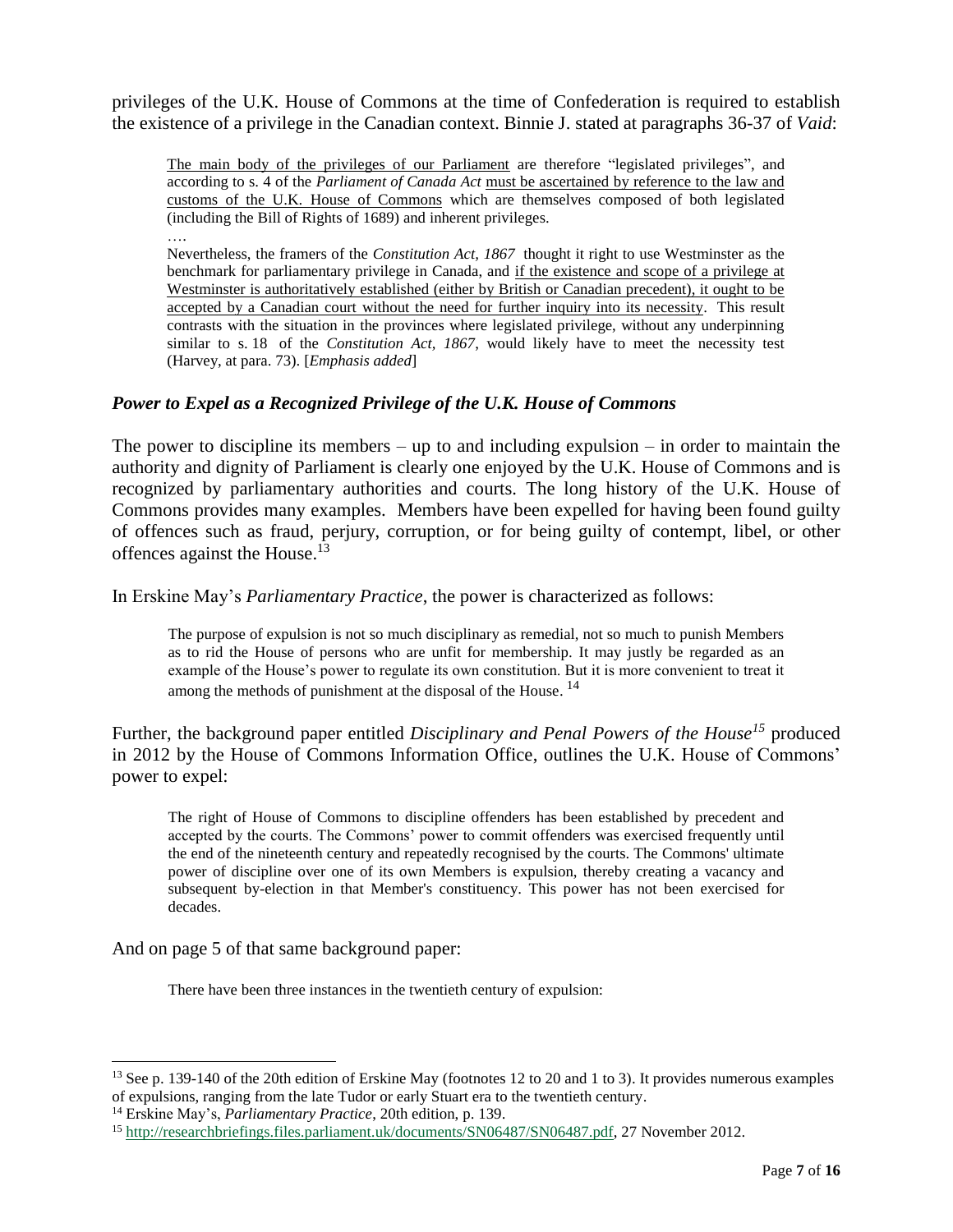Horatio Bottomley (Independent, South Hackney), was expelled in August 1922, after being convicted of fraudulent conversion of property and sentenced to seven years' imprisonment.

Garry Allighan (Labour, Gravesend) was expelled on 30 October 1947, for lying to a committee and for gross contempt of the House after publication of an article in the World's Press News accusing Members of insobriety and of taking fees or bribes for the supply of information.

Peter Baker (Conservative, South Norfolk) was expelled on 16 December 1954, after being sentenced to seven years' imprisonment for forgery. In this instance, the motion for expulsion need not have been moved: under the provisions then still in force of the *Forfeiture Act 1870*, he would have been automatically disqualified.

#### *Power to Expel as a Recognized Privilege of the Canadian Houses of Parliament*

Having established that the U.K. House of Commons possesses the power to expel and has used that power, it follows that the Houses of the Canadian Parliament also hold that power by operation of section 18 of the *Constitution Act, 1867* and section 4 of the *Parliament of Canada Act*.

This power has never been exercised by the Senate, and as will be more fully addressed later in this opinion, some are of the view that the Senate cannot expel one of its members. The House of Commons, on the other hand, has exercised this power on a few occasions, including in relation to Louis Riel who had been charged with murder and fled justice. The last time the House of Commons exercised the power was in the case of Fred Rose who had been sentenced to 6 years in prison for having committed an offence under the *Official Secrets Act*.

Of greater relevance is that this power appears to have been exercised where the conduct of a member was found to be improper and the continued presence of the member in the House could have brought disrepute or been an affront to the dignity of the House. In the words of Maingot:

In the light of precedents here [in Canada] and in the U.K., it is unlikely that the House of Commons would take any action unless the offence was one that it felt involved serious moral turpitude rendering the person unfit to be a Member of the House.  $^{16}$ 

Similarly, in Bourinot's *Parliamentary Procedure and Practice*:

Expulsion from Parliament, though a frequently exercised power, has been reserved for flagrant cases of misconduct, such as would render the person so disciplined unfit to sit in parliament or whose continued membership would be a discredit to the house.<sup>17</sup>

On the issue of the "disciplinary authority over members" in a legislative assembly, the Supreme Court decision in *Harvey v. New Brunswick (Attorney General)<sup>18</sup>*, [1996] 2 S.C.R. 876, Justice McLachlin stated:

[61] If democracies are to survive, they must insist upon the integrity of those who seek and hold public office. They cannot tolerate corrupt practices within the legislature. Nor can they tolerate electoral fraud. If they do, two consequences are apt to result. First, the functioning of the legislature may be impaired. Second, public confidence in the legislature and the government may be undermined. No democracy can afford either.

l

<sup>16</sup> Maingot, Joseph, *Parliamentary Privilege in Canada*, 2nd ed., p. 212.

<sup>17</sup> Bourinot, *Parliamentary Procedure and Practice*, 4th edition, p. 65.

<sup>18</sup> *Harvey v. New Brunswick (Attorney General)*, [1996] 2 S.C.R. 876, p. 913.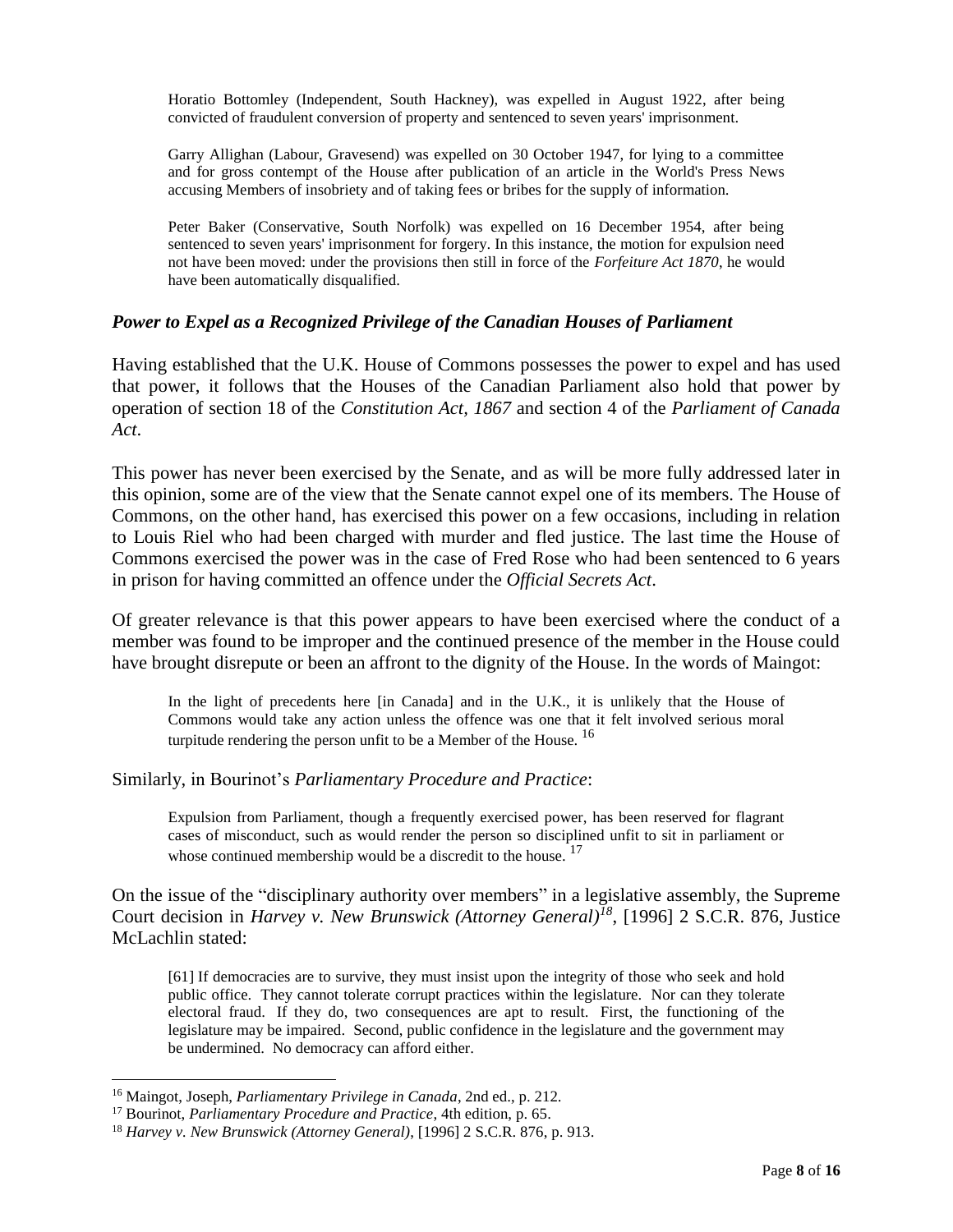[62] When faced with behaviour that undermines their fundamental integrity, legislatures are required to act. That action may range from discipline for minor irregularities to expulsion and disqualification for more serious violations. Expulsion and disqualification assure the public that those who have corruptly taken or abused office are removed. The legislative process is purged and the legislature, now restored, may discharge its duties as it should.

…

[67] It is thus clear that Parliament and the legislatures of Canada are not confined to regulating procedure within their own chambers, but also have the power to impose rules and sanctions pertaining to transgressions committed outside their chambers. The disqualification provisions of s. 119(c) of the *New Brunswick Elections Act* may be seen as an expression of this power. The legislature, in order to ensure the integrity of, and public confidence in, its processes has stipulated that those who abuse its electoral rules cannot sit in the Assembly for a period of five years thereafter.

[68] The power of Parliament and the legislatures to regulate their procedures both inside and outside the legislative chamber arises from the *[Constitution Act, 1867](https://zoupio.lexum.com/calegis/30---31-vict-c-3-en)*. The preamble to the *[Constitution Act, 1867](https://zoupio.lexum.com/calegis/30---31-vict-c-3-en)* affirms a parliamentary system of government, incorporating into the Canadian Constitution the right of Parliament and the legislatures to regulate their own affairs. The preamble also incorporates the notion of the separation of powers, inherent in British parliamentary democracy, which precludes the courts from trenching on the internal affairs of the other branches of government. As I wrote in *New Brunswick Broadcasting, supra*, at p. 389:

Our democratic government consists of several branches: the Crown, as represented by the Governor General and the provincial counterparts of that office; the legislative body; the executive; and the courts. It is fundamental to the working of government as a whole that all these parts play their proper role. It is equally fundamental that no one of them overstep its bounds, that each show proper deference for the legitimate sphere of activity of the other.

[69] Because parliamentary privilege enjoys constitutional status it is not "subject to" the *[Charter](https://zoupio.lexum.com/calegis/schedule-b-to-the-canada-act-1982-uk-1982-c-11-en)*, as are ordinary laws. Both parliamentary privilege and the *[Charter](https://zoupio.lexum.com/calegis/schedule-b-to-the-canada-act-1982-uk-1982-c-11-en)* constitute essential parts of the Constitution of Canada. Neither prevails over the other. While parliamentary privilege and immunity from improper judicial interference in parliamentary processes must be maintained, so must the fundamental democratic guarantees of the *[Charter](https://zoupio.lexum.com/calegis/schedule-b-to-the-canada-act-1982-uk-1982-c-11-en)*. Where apparent conflicts between different constitutional principles arise, the proper approach is not to resolve the conflict by subordinating one principle to the other, but rather to attempt to reconcile them.

…

[77] Expulsion may be justified on two grounds: to enforce discipline within the House; and to remove those whose behaviour has made them unfit to remain as members: Heard, *supra*, at p. 392. Both objectives are important. With respect to the latter, Heard points out that within the past decade, "at least eighteen Canadian legislators were convicted of criminal offences, including sexual assault, assault (on a wife), and murder; while most resigned, a few hung doggedly on until they were expelled by their assembly or defeated at the polls". He adds:

No legislature can be venerated as an institution of governance if it is populated with such unsavoury characters. Indeed, some would add that the civic virtue of a society requires the removal from public office of the corrupt, criminal, and profoundly immoral.

[78] The right of expulsion on these two grounds -- discipline and unfit behaviour -- is a matter of parliamentary privilege and is not subject to judicial review. Thus Maingot, *supra*, concludes at pp. 161-62:

What is clear is that the ordinary civil and criminal jurisdiction of the courts does not extend to determining the rights of members to sit in the House, and the courts equally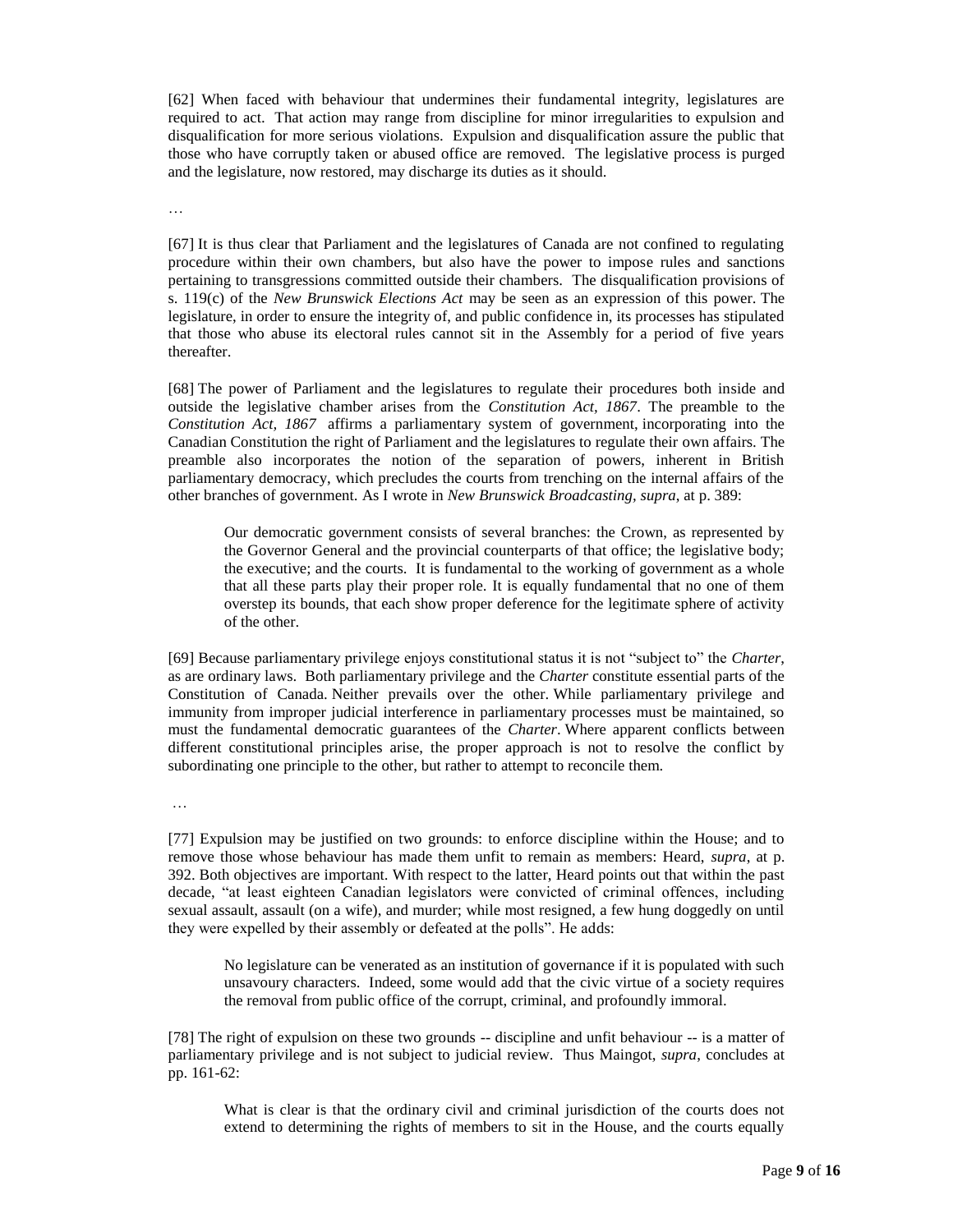have nothing to do with questions affecting its membership except in so far as they have been specially designated by law to act in such matters as, for example, under the *Dominion Controverted Elections Act*.

### *Disciplinary Power of the Senate (Power to Reprimand or Expel a Member)*

Legal and procedural authorities agree that the Senate enjoys the parliamentary privilege of disciplinary authority over its members<sup>19</sup>. However, there have been expressions of doubt on whether the Senate possesses the power to expel one of its members on that basis. While this subject has arisen in debates in the Senate, most notably during the Thompson case in 1998 and the Beauharnois scandal in 1932, the Senate has never made a determination one way or the other on the existence of the power to expel, having never attempted to use it. For the purpose of this opinion, the two positions advanced by legal counsel in the more recent Thompson case will be reviewed.

#### **The Thompson Case and the Power to Expel**

l

The question of whether the Senate has the power to expel one of its members was considered in 1998 with respect to former Senator Thompson's poor attendance and his failure to comply with a Senate order to appear before the Standing Committee on Privileges, Standing Rules and Orders ("Rules Committee"). It was reported that he attended only 47 sittings of the Senate over a 15-year period. He claimed that he was unable to attend Senate sessions due to illness. At all times, he complied with the minimum requirement for attendance set out in subsection 31(1) of the *Constitution Act, 1867*.

On February 19, 1998, the Senate adopted the recommendation of the Rules Committee to suspend Senator Thompson for the remainder of the session for contempt of a Senate Order. He resigned on March 23, 1998. Subsequently, the Senate adopted more stringent rules governing its members with respect to attendance and sick leave while also increasing the financial penalties for missing too many sittings during a session.

During the course of its examination, the Rules Committee was given an Order of Reference by the Senate to, among other things, "…obtain further advice of legal counsel in the matter of the power of the Senate to expel, suspend or otherwise deprive Senator Thompson of his seat in the Senate". Accordingly, the Rules Committee heard the opinion of two legal counsel on this matter. For the purpose of this opinion, we will limit the summary of their positions to the question of the existence of the power to expel in relation to the Senate. The full transcript of their testimony has been made public and is available on the Senate Website<sup>20</sup>.

On the view that the Senate possesses the power to expel one of its members, Mr. J.P. Joseph Maingot, Q.C., former Law Clerk of the House of Commons, asserted:

If the Senate finds an act or omission constitutes contempt, what may it do? What power does it have in that regard? Both the Senate and the Canadian House of Commons have the same powers, privileges and rights as the House of Commons of the United Kingdom. That is set out in the Constitution Act and the Parliament of Canada Act.

<sup>19</sup> This power is recognized in the *Rules of the Senate* (Rule 15-2 to 15-5) and the *Ethics and Conflict Interest Code for Senators* (s. 49(2)) and has been used at least up to suspension in recent years.

<sup>&</sup>lt;sup>20</sup> Maingot, Joseph at: [https://sencanada.ca/en/Content/SEN/Committee/361/rule/05ev-e;](https://sencanada.ca/en/Content/SEN/Committee/361/rule/05ev-e) Finkelstein, Neil at: https://sencanada.ca/en/Content/SEN/Committee/361/rule/06ev-e.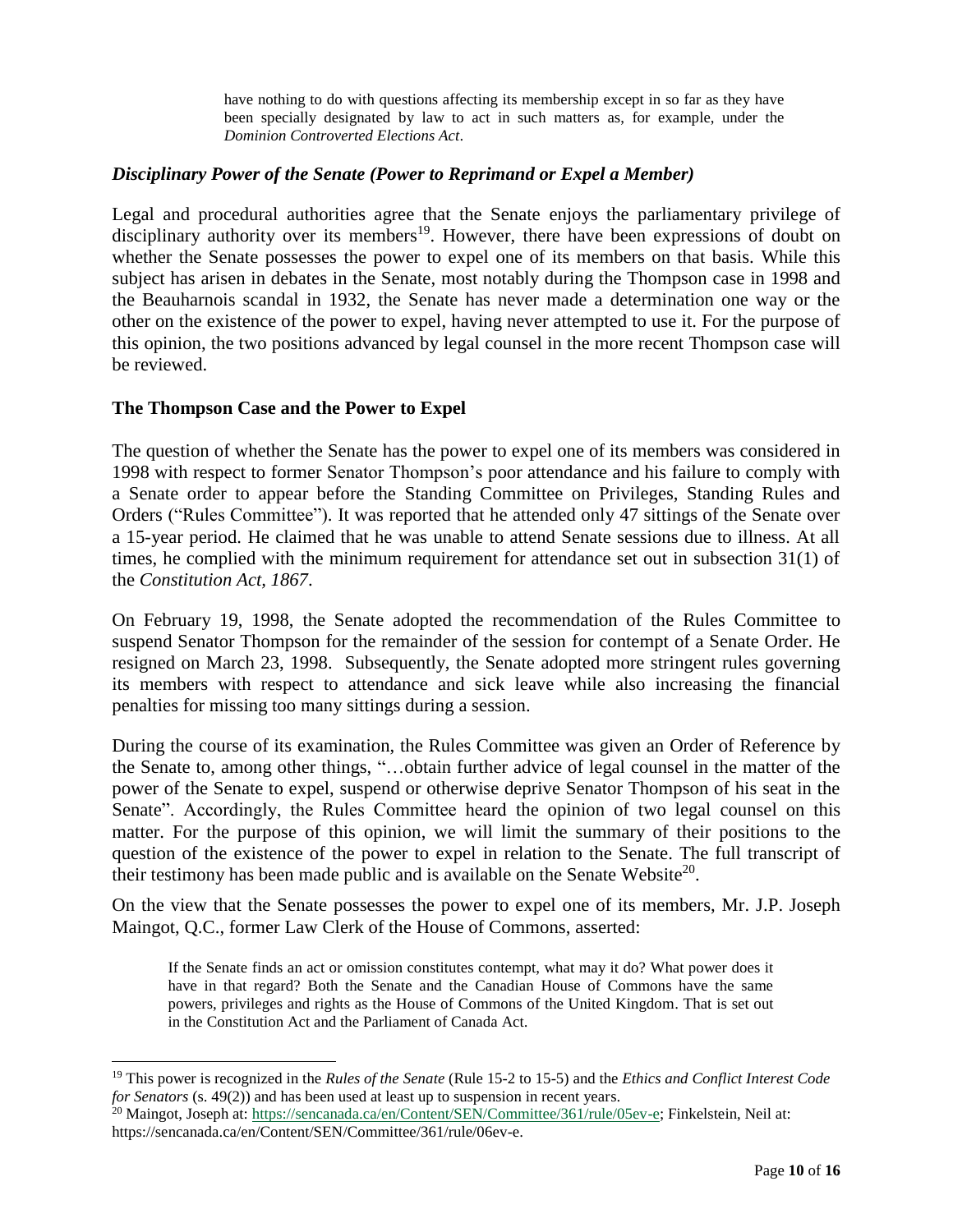The United Kingdom and Canadian houses may reprimand and expel, and have reprimanded and expelled, members. If the conduct or omission is such as to compel the Senate to do something because of its right to impose discipline on its members, it may administer a reprimand and suspend a member. The more grave punishment of expulsion is not so much disciplinary as remedial, not so much to punish members as to rid the house of persons who are unfit for membership in the estimation of the house involved.

From time to time members are suspended for the rest of the sitting. When we hypothetically refer to expulsion from the Senate, we are not speaking of the qualification of a senator or a vacancy in the Senate as those issues are described in the sections of the *Constitution Act*. Rather, it is the issue of what it means when we say that the Senate has the same power as the House of Commons of the United Kingdom.

….

If the Senate has the same powers as the House of Commons of the United Kingdom and Canadian House of Commons, it has the right to regulate its internal affairs free from interference, including determining whether a person is unfit for membership, in which case the Senate may act accordingly.

You might ask if such a case of expulsion has ever come before the courts. As we all know, it has never been done. Members have been expelled; however, this has never been brought before the courts, as the cases are clear in most instances." [*emphasis added*]

On the other hand, Neil Finkelstein, counsel for the Ontario Legislature in *[New Brunswick](http://ecarswell.westlaw.com/Find/Default.wl?rs=WLCA1.0&vr=2.0&DB=6407&FindType=Y&SerialNum=1993382149)  [Broadcasting](http://ecarswell.westlaw.com/Find/Default.wl?rs=WLCA1.0&vr=2.0&DB=6407&FindType=Y&SerialNum=1993382149)*, who also appeared before the Rules Committee, expressed the view that the Senate did not possess the power to expel. He stated the following:

Section 18 of the *Constitution Act*, which was brought to your attention last week by Mr. Maingot, provides that the Parliament of Canada has the discretion by statute to give the Senate powers, privileges and immunity. The restriction on that is that those powers, privileges and immunities cannot exceed those enjoyed by the United Kingdom House of Commons at Confederation.

It is clear that the House of Commons did have the power to expel a member. It is clear that section 4 of the *Parliament of Canada Act* is an exhaustion of the power given to Parliament. Parliament has given all of the powers permitted by section 18 to the Senate.

If the *Constitution Act* stopped there, then there would be no question that the Senate has the power to expel, but it does not stop there. Section 29 of the *Constitution Act* provides that a senator subject to this act -- and that is a very important qualification -- holds office essentially until age 75 when you read through subsections (1) and (2).

How do we read "subject to this act"? Section 29 read by itself would mean that a senator cannot be expelled because that senator holds office until age 75. Section 31 says that the place of a senator shall become vacant simply by operation of law, on the happening of any one of five events. My understanding is that none of those five events has occurred.

Section 31 is not stated to be exhaustive, so one can make the case that those are five ways in which a Senate seat can become vacant but that there are others -- such as expulsion. One can make the case that not only is section 31 an exception to the age 75 rule in section 29 but so is section 18. Again, if one accepts that case, there is expulsion.

I have clients who hate two-handed lawyers who say "on the one hand" and "on the other hand," but, I am sorry, I will give you a two-handed view. On balance, given the specificity and care which has obviously gone into section 31, the intention of the framers of the *Constitution Act, 1867* was that section 31, plus the one on death, plus section 30 on resignation, are exhaustive of the ways in which a Senate seat can become vacant.

A very persuasive case can be put to the contrary. I have tried to give you the outlines of that case.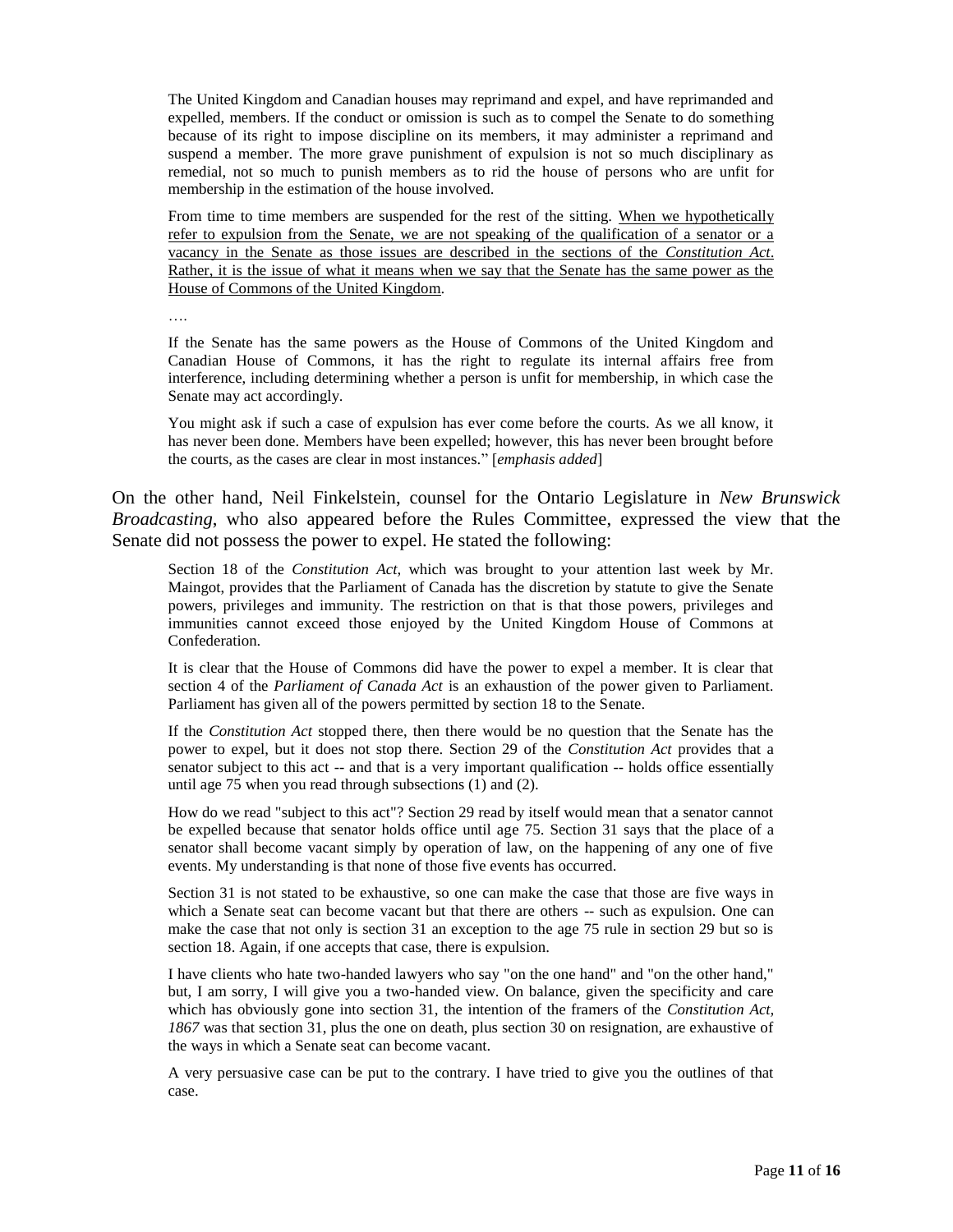At the end of the day, I think the Senate does not have the power to expel when section 18 is read in the context of section 31.

Section 29 of the *Constitution Act, 1867* reads as follows:

**29.** (1) Subject to subsection (2), a Senator shall, subject to the provisions of this Act, hold his place in the Senate for life.

(2) A Senator who is summoned to the Senate after the coming into force of this subsection shall, subject to this Act, hold his place in the Senate until he attains the age of seventy-five years.

The analysis and conclusion of Neil Finklestein require closer examination. Essentially, his view is that because of section 29 (tenure) a Senate seat can only become vacant as a result of loss of qualification, resignation (section 30) or death (section 32), notwithstanding section 18 of the *Constitution Act, 1867* and the privileges it expressly confers on the Senate.

It is settled in law that, in the absence of express language, one part of the Constitution cannot invalidate another part. As established in *Vaid*:

In *New Brunswick Broadcasting* itself, it was held that the press freedom guaranteed by [s.](https://zoupio.lexum.com/calegis/schedule-b-to-the-canada-act-1982-uk-1982-c-11-en#!fragment/sec2) 2 (b) of the *[Charter](https://zoupio.lexum.com/calegis/schedule-b-to-the-canada-act-1982-uk-1982-c-11-en)* did not prevail over parliamentary privilege, which was held to be as much part of our fundamental constitutional arrangements as the *[Charter](https://zoupio.lexum.com/calegis/schedule-b-to-the-canada-act-1982-uk-1982-c-11-en)* itself. One part of the Constitution cannot abrogate another part of the Constitution (*Reference re Bill 30, An Act to Amend the Education Act* (Ont.), [1987] 1 S.C.R. 1148; *New Brunswick Broadcasting*, at pp. 373 and 390). In matters of privilege, it would lie within the exclusive competence of the legislative assembly itself to consider compliance with human rights and civil liberties. [*Emphasis added*] 21

Nonetheless, an examination of Neil Finklestein's analysis from a construction of statutes perspective is warranted, as it formed part of the analysis leading to his conclusion. In his analysis, Mr. Finkelstein interprets two phrases, "in so far as is consistent with that Act" in section 4 of the *Parliament of Canada Act* and "subject to this Act" in subsection 29(2) of the *Constitution Act, 1867*.

## *Interpretation of "Subject to this Act"*

Mr. Finkelstein interprets "subject to this Act" in subsection 29(2) of the *Constitution Act, 1867* as limiting the scope of application of the privileges provided in section 18 of the Constitution. From a drafting perspective, the phrase "subject to this Act" in subsection 29(2) would refer to the Act in its entirety, including section 18. If the intent had been to exclude the application of section 18 to section 29, the simplest and clearest way to have done so would have been to refer to those provisions that applied to section 29 expressly. For example, subsection 29(2) could have read, "subject to sections 30 and 31". This pinpoint reference approach is, in fact, used in subsection 29(1) which reads "Subject to subsection (2)". In that case, lifetime tenure is explicitly qualified by reference to subsection (2).

Another drafting method that could have been used to ensure that the matters provided for in sections 30 and 31 were the only means by which a seat could become vacant would have been simply to say, "the Place of a Senator may become vacant *only/exclusively* in the following

 $\overline{a}$ 

<sup>21</sup> *Vaid*, para 30.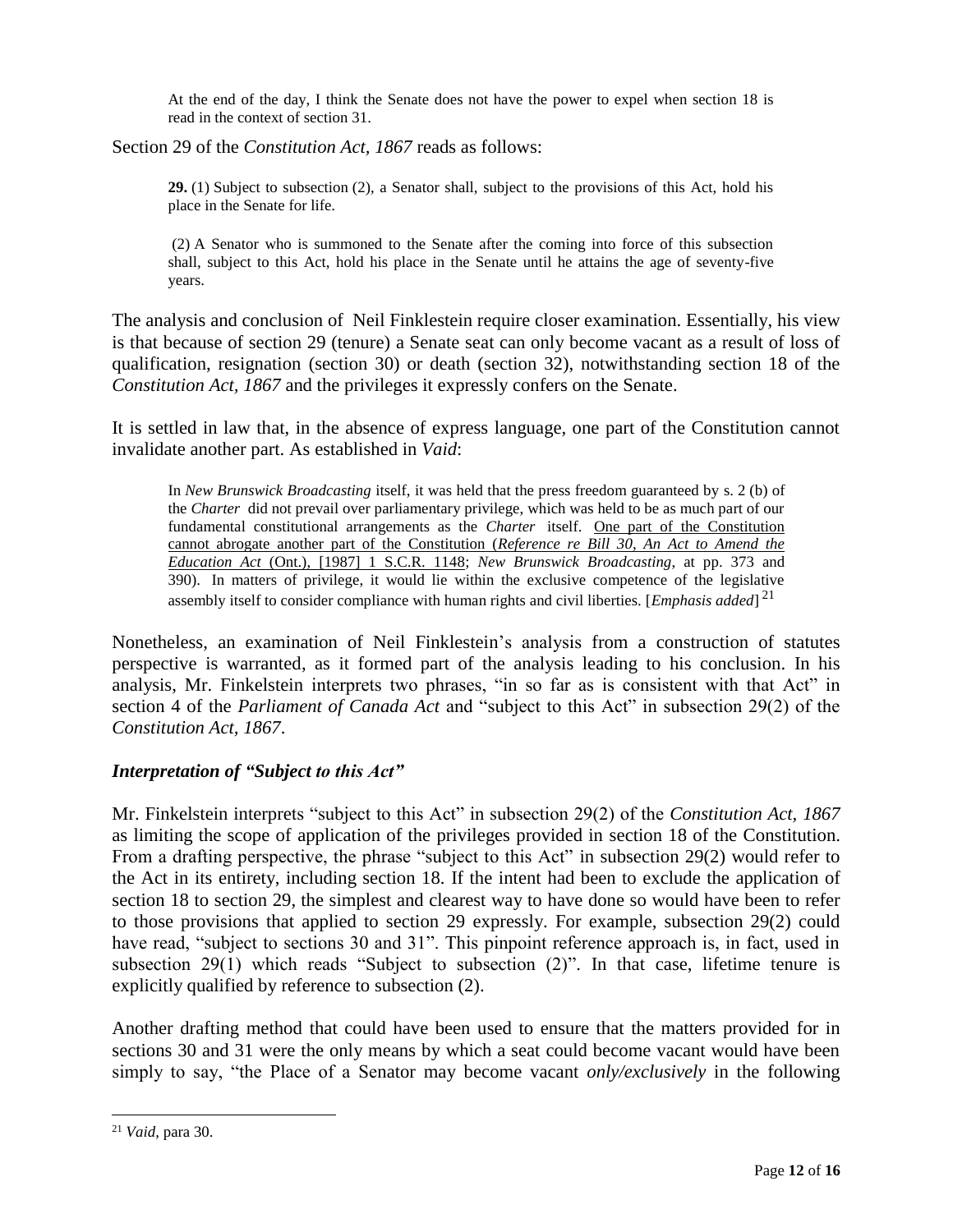cases". This is the approach used in sections 91 and 92 of the *Constitution Act, 1867* – the division of powers provisions – to make it clear that the assigned areas were exclusively in the provincial jurisdiction and correspondingly, that anything not within that exclusive jurisdiction was exclusively in the federal jurisdiction. In other words, where the drafters wanted to make exclusivity clear, they did so with express language. Section 91 of the *Constitution Act, 1867* also contains the phrase "notwithstanding anything in this Act". This is a clear indication that none of the other provisions of the Act were to apply, even if they could apply.

The phrase "subject to" is a broad phrase that is not limited to exceptions as Mr. Finkelstein's opinion suggests. It can also mean a certain provision is subordinate to the other provisions of the Act. In the circumstances of section 29, this would mean that tenure is subordinate to all of the other provisions of the Act that can affect it, such as sections 30 and 31, but also including section 18. In the present context, "subject to this Act" in subsection 29(2) would more broadly mean that the constitutional right to hold a seat in the Senate is subordinate to the exercise of any applicable constitutionally protected power in the Act.

Sections 29 to 31 suggest that there are 4 different ways in which a Senator's seat will become vacant by operation of law: losing the required qualification, attaining 75 years of age, resigning or by death. Two of these means (death and attaining 75 years of age) are implied as neither subsection 29(1) nor (2) speak expressly to the Senator's seat becoming vacant. Section 32 of the *Constitution Act, 1867* authorizes the Governor General to summon a fit and "qualified person" to fill the vacancy when the vacancy happens by "Resignation, Death, or otherwise". Again, the operation of section 32 does not create a vacancy; it merely authorizes the filling of a vacancy. What is interesting is the omission of the circumstances of both subsections 29(2) and 31 from section 32. Instead, section 32 once again uses the broad phrase "or otherwise" to capture any other circumstances by which a Senate seat may become vacant. If the circumstances in sections 29 to 31 were the only circumstances under which a Senate seat could become vacant, it would have been very simple to have added "retirement" and "disqualification" to that list. The phrase "or otherwise" coupled with "subject to this Act" suggest that the intention was to capture more than the specific exceptions set out in the Act.

## *Interpretation of "In So Far As Is Consistent" in the Parliament of Canada Act*

The mere fact that there are specific provisions that deal with the subject matter of tenure does not mean that the use of the power to expel conferred under section 18 of the *Constitution Act, 1867* and section 4 of the *Parliament of Canada Act* is "inconsistent" with other provisions that affect tenure. They can coexist. The power in section 18 in fact has nothing to do with the circumstances in sections 30 and 31 that set out the circumstances which, *by operation of law*, will result in a vacancy. Rather, it has to do with the right of tenure in section 29, a right that is expressly subordinated to the provisions of the Act. That the application of the power to expel under section 18 may ultimately lead to the same result as the application of sections 30 and 31 does not automatically mean that they are inconsistent with each other.

This view is supported by the 1928 Supreme Court of Canada reference on the meaning of the word "persons" in the *Constitution Act, 1867*, in which Mr. Justice Duff stated:

I have not overlooked Mr. Rowell's point based upon section 33 of the *British North America Act*. Sec. 33 must be supplemented by sec. 1 of the *Confederation Act Amendment Act of 1875*, and by section 4 of c. 10, R.S.C., the combined effect of which is that the Senate enjoys the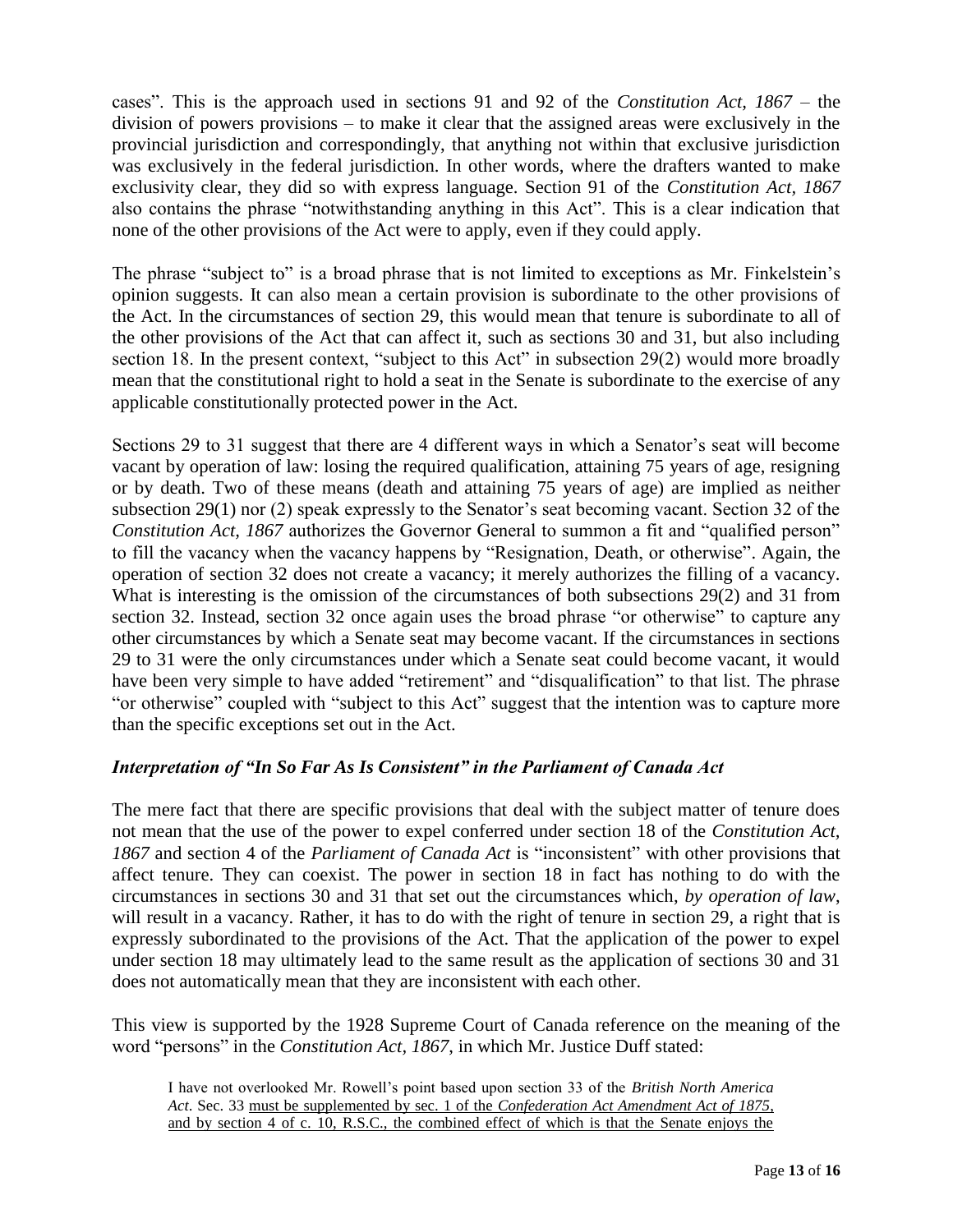privileges and powers, which at the time of the passing of the *British North America Act* were enjoyed by the Commons House of Parliament of the United Kingdom. In particular, by virtue of these enactments, the Senate possesses sole and exclusive jurisdiction to pass upon the claims of any person to sit and vote as a member thereof, except in so far as that jurisdiction is affected by statute. That, I think, is clearly the result of sec. 33, combined with the Imperial Act of 1875, and the subsequent Canadian legislation. And the jurisdiction of the Senate is not confined to the right to pass upon questions arising as to qualification under sec. 33; it extends, I think, also to the question whether a person summoned is a person capable of being summoned under sec. 24. [*Emphasis added*] 22

This reasoning was confirmed on appeal to the Judicial Committee of the Privy Council in 1929 ("Persons Case"):

Finally with regard to sec. 33, which provides that if any question arises respecting the qualifications of a senator or a vacancy in the Senate the same shall be heard and determined by the Senate that section must be supplemented by sec. 1 of the *Parliament of Canada Act*, 1875, and by sec. 4 of ch. 10 of R.S.C.,… [*Emphasis added*] 23

The finding of the Judicial Committee of the Privy Council in the Persons Case makes it clear that section 18 of the *Constitution Act, 1867* and section 4 of the *Parliament of Canada Act* (formerly s. 1 of the *Parliament of Canada Act*, 1875 (U.K.), and s. 4 of ch. 10 of R.S.C respectively) must be given their full weight as being *supplemental* to, rather than limiting section 33 of the *Constitution Act, 1867* as they relate to the privilege of the Senate.

This clearly establishes that the "power to expel", as part of the recognized privilege of "disciplinary authority over members" conferred by section 18 of the *Constitution Act, 1867* and enacted by section 4 of the *Parliament of Canada Act,* is separate and distinct from the Senate's authority with respect to section 31 of the *Constitution Act, 1867*. The role of the Senate under section 31 is merely to determine that one of the events listed in that section has occurred, and no more. The fact that the exercise of its power to expel and its role under section 31 lead to the same result, i.e. a seat being declared vacant, should not be interpreted as extinguishing the conferral of the privileges of the U.K. House of Commons.

## *Section 31 of the Constitution Act, 1867: Disqualification of a Senator*

The *Constitution Act, 1867* expressly provides for a series of matters that must lead to the disqualification of a Senator and the Senator's ability to sit. Section 31 of the *Constitution Act, 1867* is not a constitutional expression of the Senate's privileges; rather it is a legislative imperative that ensures that some of the essential characteristics of the Senate, identified by the framers of our Constitution, will be maintained. Thus it cannot be construed as limiting the privileges conferred on the Senate by section 18 of the *Constitution Act, 1867* as enacted by section 4 of the *Parliament of Canada Act*. Section 31 reads as follows:

Disqualification of Senators

l

**31.** The Place of a Senator shall become vacant in any of the following Cases:

<sup>22</sup> *Reference as to the meaning of the word « persons » in section 24 of the British North America Act, 1867*, 1928 SCC 276, p. 301.

<sup>23</sup> *Decision of the Judicial Committee of the Privy Council on the Reference as to the meaning of the word* 

*<sup>«</sup> persons » in section 24 of the British North America Act, 1867,* 1928 SCC 276*, Privy Council Appeal No.* 121 of 1928, October 18, 1929, p. 13.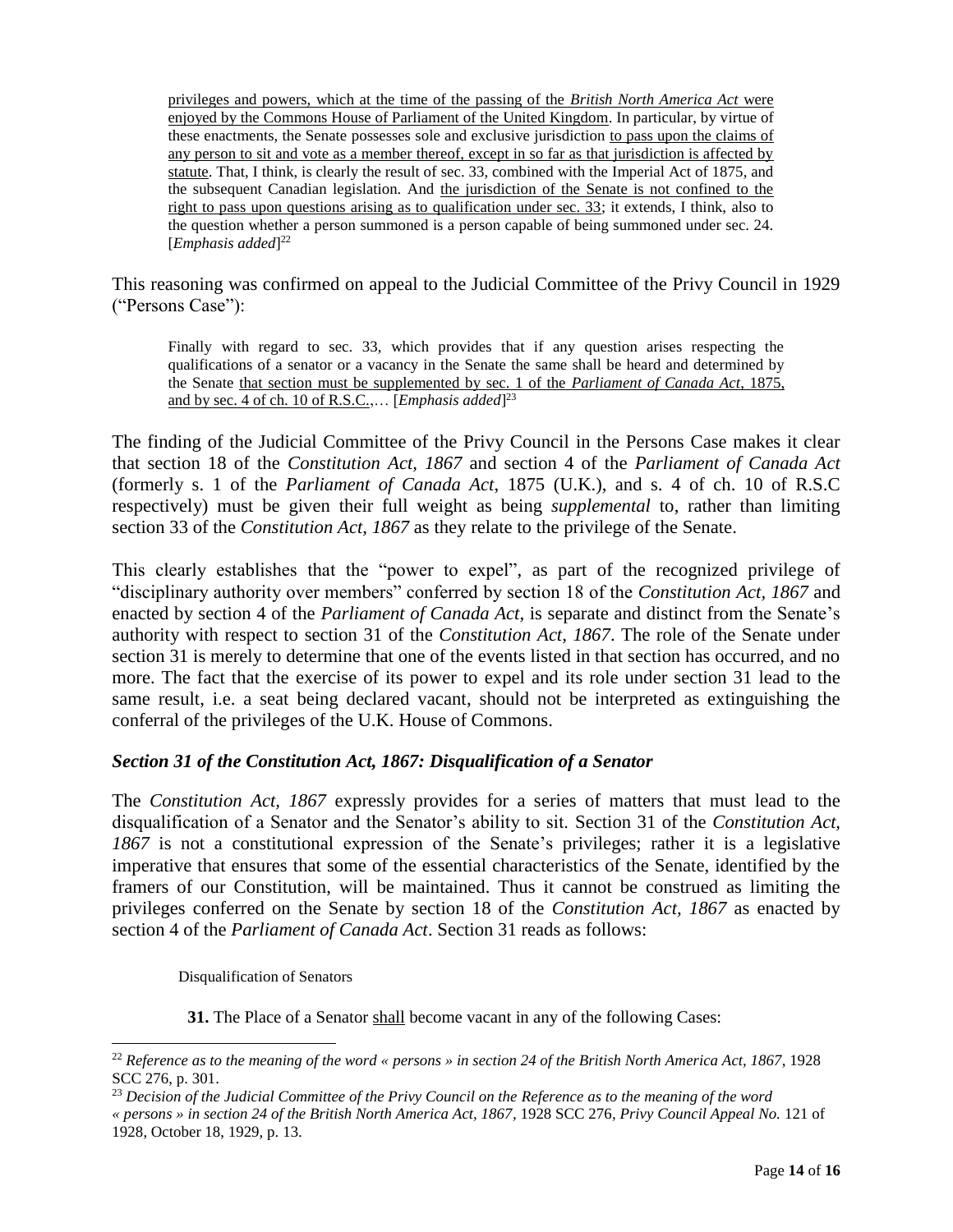(1) If for Two consecutive Sessions of the Parliament he fails to give his Attendance in the Senate;

(2) If he takes an Oath or makes a Declaration or Acknowledgment of Allegiance, Obedience, or Adherence to a Foreign Power, or does an Act whereby he becomes a Subject or Citizen, or entitled to the Rights or Privileges of a Subject or Citizen, of a Foreign Power;

(3) If he is adjudged Bankrupt or Insolvent, or applies for the Benefit of any Law relating to Insolvent Debtors, or becomes a public Defaulter;

(4) If he is attainted of Treason or convicted of Felony or of any infamous Crime; (5) If he ceases to be qualified in respect of Property or of Residence; provided, that a Senator shall not be deemed to have ceased to be qualified in respect of Residence by reason only of his residing at the Seat of the Government of Canada while holding an Office under that Government requiring his Presence there.

As section 31 is not an exercise of the Senate privileges over its members, the determination would be justiciable; that is, the courts would have had jurisdiction over the application of section 31 had the exclusive jurisdiction not been conferred on the Senate pursuant to section 33. Under section 33, it is for the Senate to make a determination of the matters provided in section 31 based on the facts as they apply to a particular Senator. Section 33 of the *Constitution Act, 1867* reads as follows:

**33.** If any Question arises respecting the Qualification of a Senator or a Vacancy in the Senate the same shall be heard and determined in the Senate.

### *Section 31 of the Constitution Act, 1867: An Exhaustive List?*

The Judicial Committee of the Privy Council decision in the Persons Case referred to above makes it clear that section 31 of the *Constitution Act*, 1867 is not an exhaustive list<sup>24</sup> of matters pertaining to qualifications of a senator. The Judicial Committee of the Privy Council recognized the broad power conferred on the Senate and did not see it necessary to limit the application of that power to section 31. In order to arrive at its conclusion that a woman was qualified to be appointed to the Senate, the Judicial Committee of the Privy Council analysed all relevant provisions. In fact, the "qualification" under review was whether the word "persons" in section 24 of the *Constitution Act, 1867* was restricted to members "of the male sex". As stated in the judgment:

l

 $24$  I note that, Parliament has already enacted an Act of Parliament for other matters that would impact the ability of a Senator to sit. Section 750 of the *Criminal Code* provides:

**[<sup>750.</sup>](http://laws-lois.justice.gc.ca/fra/C-46/page-16.html#codese:750)** (1) Where a person is convicted of an indictable offence for which the person is sentenced to imprisonment for two years or more and holds, at the time that person is convicted, an office under the Crown or other public employment, the office or employment forthwith becomes vacant.

<sup>(2)</sup> A person to whom subsection (1) applies is, until undergoing the punishment imposed on the person or the punishment substituted therefor by competent authority or receives a free pardon from Her Majesty, incapable of holding any office under the Crown or other public employment, or of being elected or sitting or voting as a member of Parliament or of a legislature or of exercising any right of suffrage.

 $(3)...$ 

This provision has never been used in relation to a Senator, and arguments could be made that it does not apply to Senator since they do not hold office under the Crown or other public employment. However, it can be read as applying to a Senator for subsection 750(2) entertains that a person to whom subsection (1) applies is "incapable of holding any office under the Crown or other public employment, or of being elected or sitting or voting as a member of Parliament…".